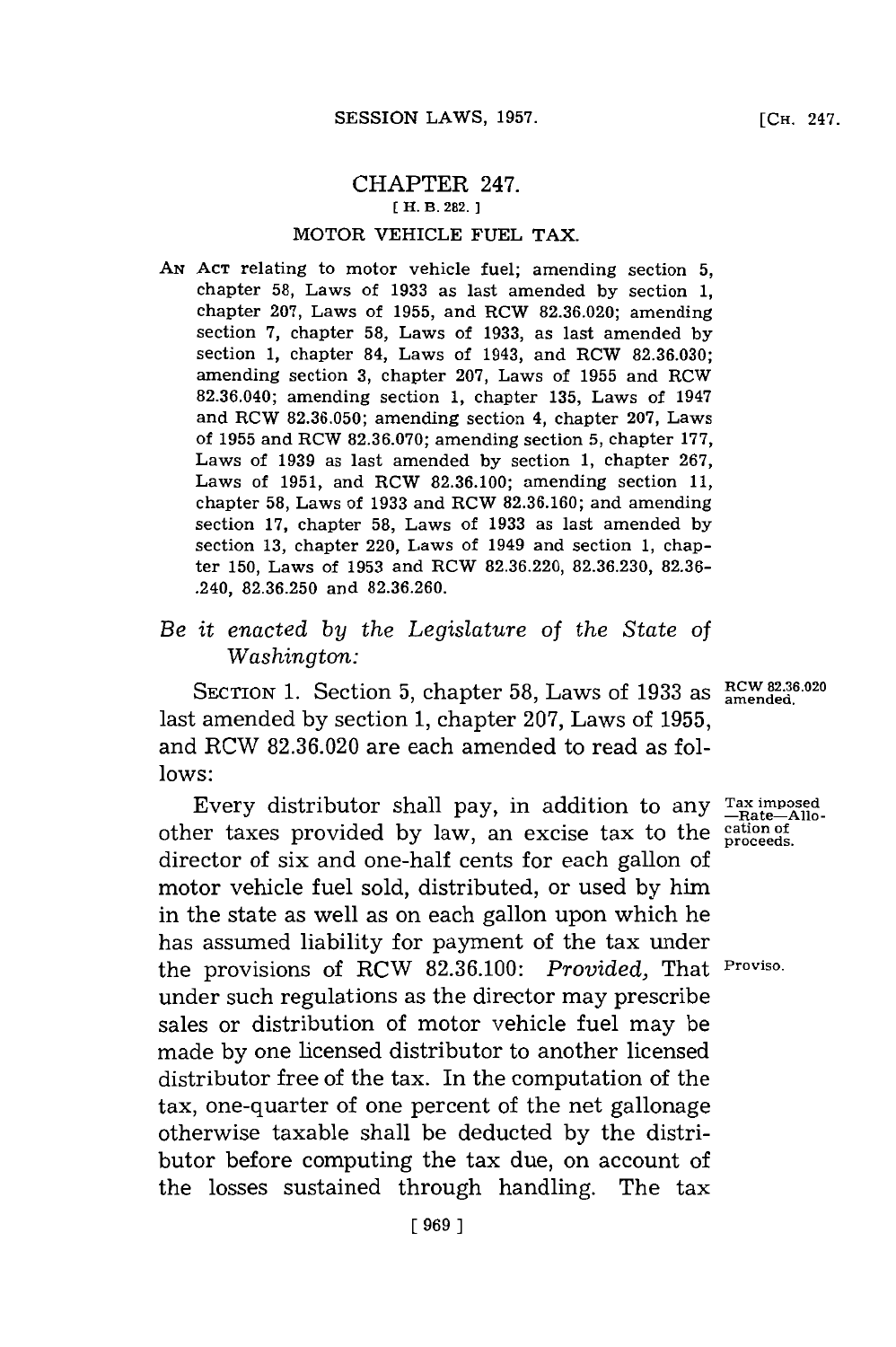**Motor ve- hicle fuel tax. ax im posd -Rate-\_llo cation of proceeds.**

herein imposed shall be collected and paid to the state but once in respect to any motor vehicle fuel. An invoice shall be rendered **by** a distributor to a purchaser for each distribution of motor vehicle fuel. The invoice shall contain a statement that the distributor has assumed the tax thereon. The net gallonage, for purposes of tax distribution, shall be computed after deducting three-fourths of one percent therefrom. The proceeds of the amount deducted shall be paid into the motor vehicle fund. The proceeds of the net gallonage remaining shall be distributed as follows: **Of** the six and one-half cents collected as herein provided, five cents shall be distributed between the state, cities and counties under the provisions of RCW **46.68.090** and **46.68.100,** and one-quarter cent shall be distributed to the counties directly and allocated between them as provided **by** RCW **46.68.120,** and one and one-quarter cents shall be paid directly into the motor vehicle fund.

**RCW 82.36.030 amended.**

**Monthly gal-<br>lonage return<br>—Default as-<br>sessment— Penalty.**

**SEC.** 2. Section **7,** chapter **58,** Laws of **1933** as last amended **by** section **1,** chapter 84, Laws of 1943, and RCW **82.36.030** are each amended to read as follows:

Every distributor shall on or before the twentyfifth day of each calendar month file, on forms furnished **by** the director, a statement signed **by** the distributor or his authorized agent showing the total number of gallons of motor vehicle fuel sold, distributed, or used **by** such distributor within this state during the preceding calendar month.

If any distributor fails to file such report, the director shall proceed forthwith to determine from the best available sources, the amount of motor vehicle fuel sold, distributed, or used **by** such distributor for the unreported period, and said determination shall be presumed to be correct for that period until proved **by** competent evidence to be otherwise. The director shall immediately assess the excise tax in the amount so determined, adding thereto a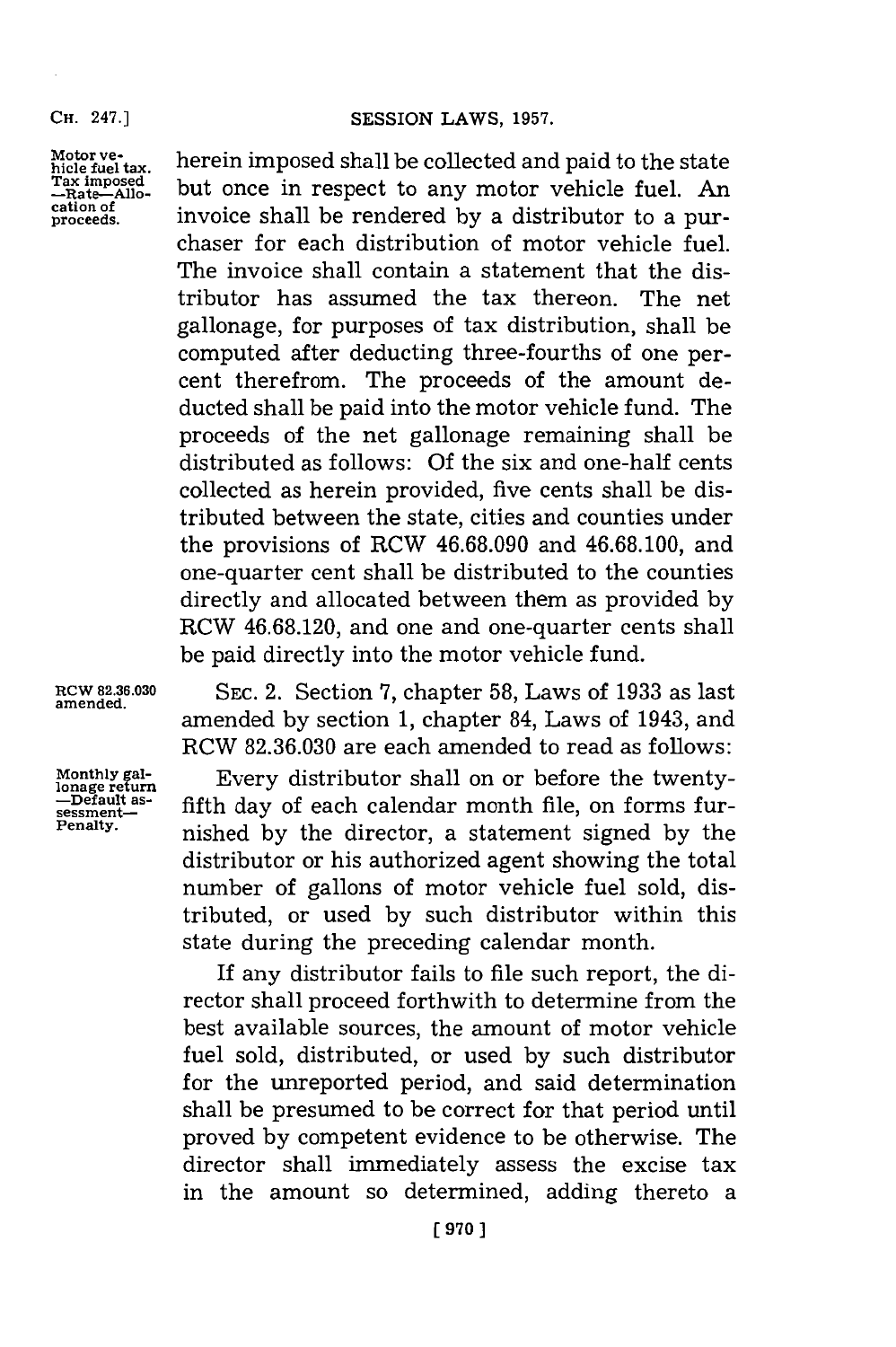penalty of ten percent for failure to report. Such penalty shall be cumulative of other penalties herein provided. **All** statements filed with the director, as required in this section, shall be public records.

SEC. 3. Section 3, chapter 207, Laws of 1955 and  $\frac{RCW 82.36.040}{\text{amended}}$ RCW **82.36.040** are each amended to read as follows:

The amount of excise tax for each month shall  $P_{\text{ax}-\text{Penalty}}^{\text{Payment of}}$ be paid to the director on or before the twenty-fifth  $_{quency.}^{for cell}$ day of the next month thereafter, and if not paid prior thereto, shall become delinquent at the close of business on that day, and a penalty of one percent of such excise tax must be added thereto for delinquency: *Provided,* That in no case shall the penalty be more than five hundred dollars. If such tax and penalty is not received on or before the close of business on the last day of the month in which the payment is due an additional penalty of ten percent must be added thereto in addition to penalty above provided for.

Any motor vehicle fuel tax, penalties, and interest payable under the provisions of this chapter shall bear interest at the rate of one-half of one percent per month, or fraction thereof, from the first day of the calendar month after the close of the monthly period for which the amount or any portion thereof should have been paid until the date of payment.

In any suit brought to enforce the rights of the state hereunder, the certificate of the director showing the amount of taxes, penalties, interest and cost unpaid **by** any distributor and that the same are due and unpaid to the state shall be prima facie evidence of the facts as shown.

**SEC.** 4. Section **1,** chapter **135,** Laws of 1947 and **RCW 82.36.050** RCW **82.36.050** are each amended to read as **follows:**

When any application, report, notice, payment, Date of mailor claim for credit or refund to be filed with or made **date of** to any officer, agent, or employee of the state under

**amended.**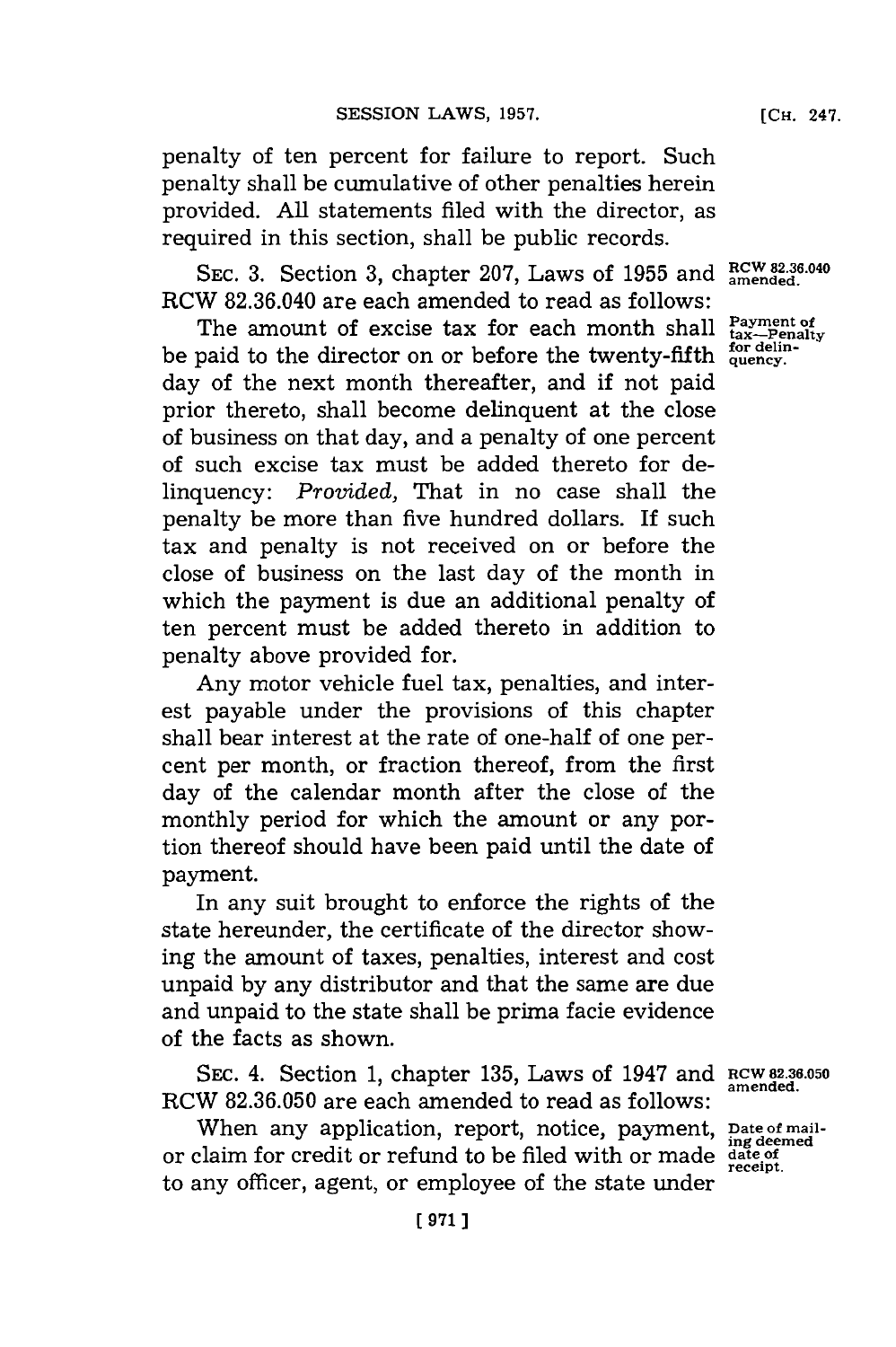**Motor vehicle fuel tax. Date of mailing deemed date of receipt.**

**Proviso.**

**ROW 82.36.070 amended.**

**Issuance of license-Display-Renewal.**

the provisions of this chapter has been deposited in the United States mail addressed to such officer, agent or employee, it shall be deemed filed or received on the date shown **by** the post office cancellation mark on the envelope containing it or on the date it was mailed if proof satisfactory to said officer, agent, or employee of the state establishes that the actual mailing occurred on an earlier date: *Provided, however,* That no penalty for delinquency shall attach, nor will the statutory period be deemed to have elapsed in the case of credit or refund claims, if it is established **by** competent evidence that such application, report, notice, payment, or claim for credit or refund was timely deposited in the United States mail properly addressed to said officer, agent, or employee of the state, even though never received if a duplicate of such document or payment is filed.

**SEC. 5.** Section 4, chapter **207,** Laws of **1955** and RCW **82.36.070** are each amended to read as follows:

The application in proper form having been accepted for filing, the filing fee paid, and the bond or other security having been accepted and approved, the director shall issue to the applicant a license to transact business as a distributor in the state, and such license shall be valid until canceled or revoked.

The license so issued **by** the director shall not be assignable, and shall be valid only for the distributor in whose name issued.

The director shall keep and file all applications and bonds with an alphabetical index thereof, together with a record of all licensed distributors.

Each distributor shall be assigned a license number upon qualifying for a license hereunder, and the director shall issue to each such licensee a license certificate which shall be displayed conspicuously **by** the distributor at his principal place of business in this state. The director shall also issue separate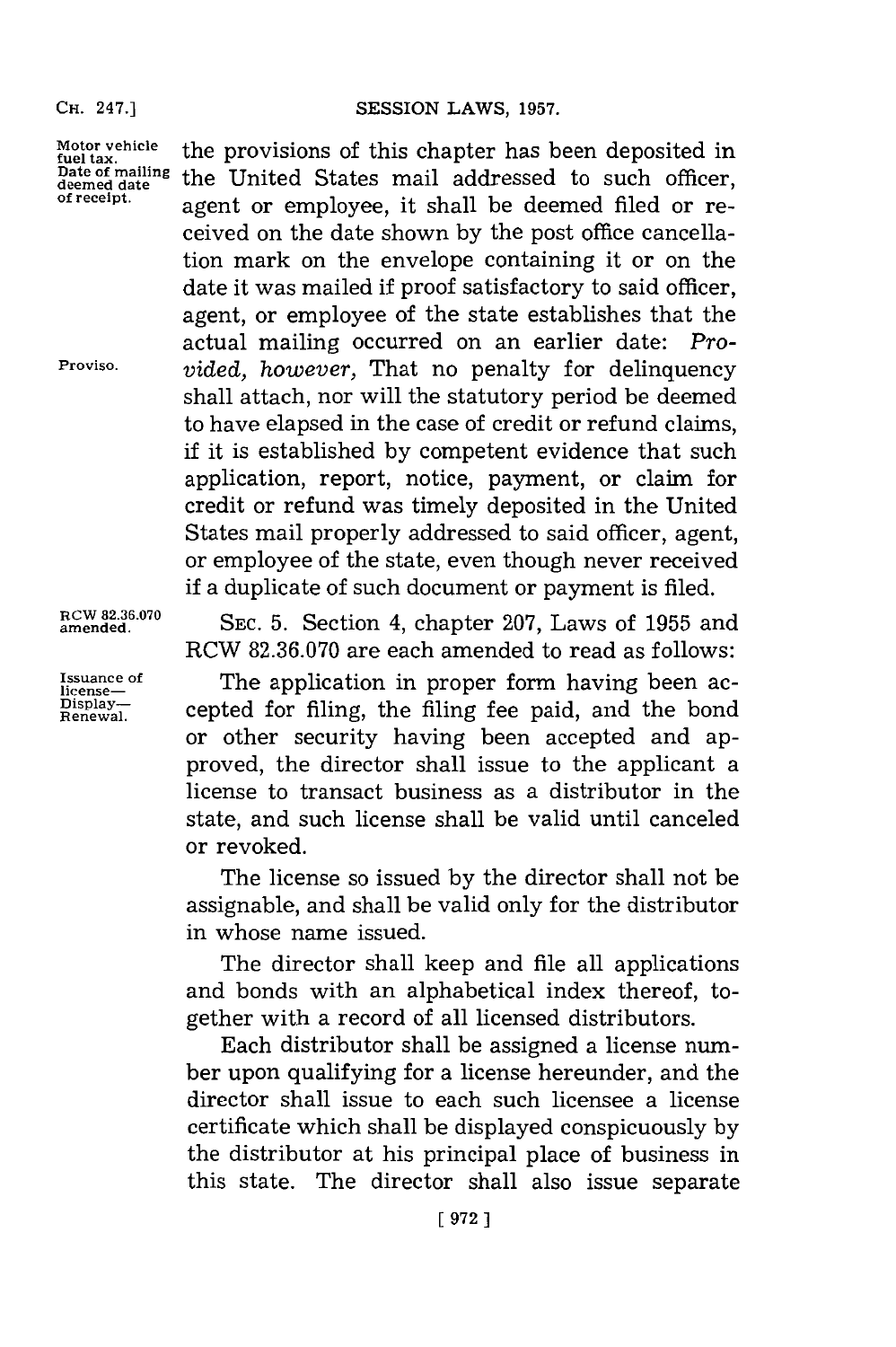license cards for each bulk storage plant operated Issuare by such distributor. Such license cards shall indicate the number so assigned the distributor, the location of the storage plant for which the card is used, and such other information as the director may prescribe. The license card shall be conspicuously displayed at each bulk storage plant to which it is assigned, and it shall be unlawful for any distributor to operate or maintain a bulk storage plant in this state for the purpose of storing motor fuel without displaying such license card as herein provided. Bulk plant licenses shall be renewed annually before the first day of July of each year upon application to the department on forms prescribed **by** the director. **A** license fee of ten dollars shall accompany the renewal application. The distributor shall report on forms prescribed **by** the director any change in the number or capacity of bulk storage plants operated or maintained during the license year.

In the event an application for a license to transact business as a distributor is filed **by** any person whose license has theretofore been canceled for cause **by** the director, or if the director is of the opinion that the application is not filed in good faith, or that the application is filed **by** some person as a subterfuge for the real person in interest whose license has theretofore been canceled for cause, the director, after a hearing, of which the applicant shall be given five days' notice in writing and at which the applicant may appear in person or **by** counsel and present testimony, may refuse to issue such a person a license to transact business as a distributor.

SEC. **6.** Section **5,** chapter **177,** Laws of **1939** as **RCW 82.36.100** last amended **by** section **1,** chapter **267,** Laws of **195 1,** and RCW **82.36.100** are each amended to read as **follows:**

Every person other than a distributor who ac-

**amended.**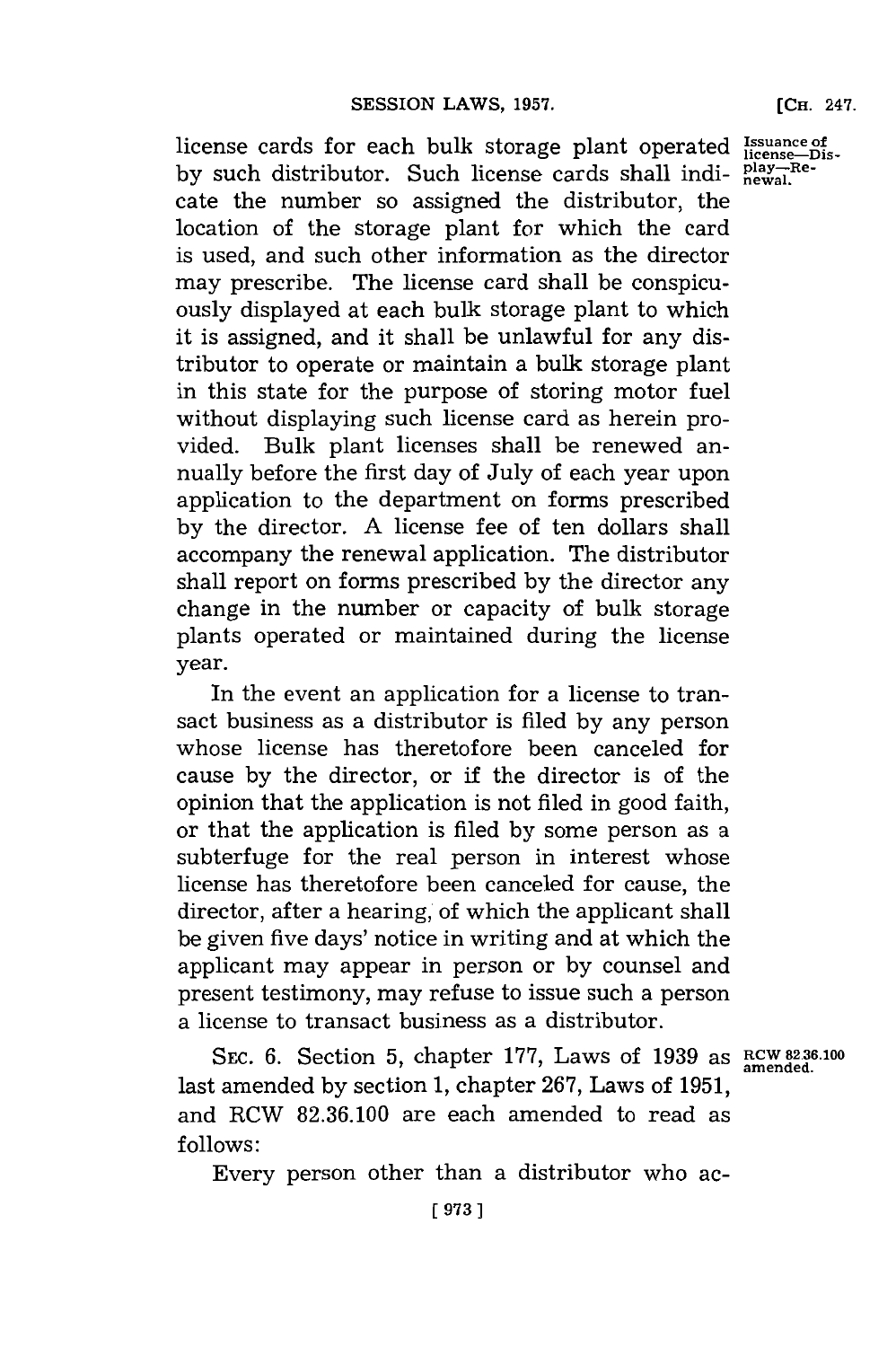Motor vehicle quires any motor vehicle fuel within this state upon<br>tax required which normant of tax is nonvined under the russed Tax required which payment of tax is required under the provi-<br>classed as dis-<br>tributors. Sions of this chapter, or imports such motor vehicle sions of this chapter, or imports such motor vehicle fuel into this state and sells, distributes, or in any manner uses it in this state shall, if the tax has not been paid, apply for a license to carry on such activities, file bond, make reports, comply with all regulations the director may prescribe in respect thereto, and pay a tax of six and one-half cents for each gallon thereof so sold, distributed, or used in the manner provided for distributors, and the director shall issue a license to such person in the manner provided for issuance of licenses to distributors. However, a distributor licensed under the provisions of this chapter may deliver motor vehicle fuel to an importer in individual quantities of five hundred gallons or less and assume the liability for payment of the tax to this state. Under such conditions, the importer shall be exempt from the requirements of this section. For failure to comply with the terms of this chapter such person shall be subject to the same penalties imposed upon distributors. The director shall pursue against such persons the same procedure and remedies for audits, adjustments, collection, and enforcement of this chapter as is provided with respect to distributors. Nothing herein shall be construed as classifying such persons as distributors.

**amended.**

**RCW 82.36.160 SEC. 7.** Section **11,** chapter **58,** Laws of **1933** and RCW **82.36.160** are each amended to read as follows:

Records to be **Every distributor** shall maintain in the office of **preserved by distributor** shall maintain in the office of distributors and dealers. <br>and dealers, <br>and dealers, period of three years, records of motor vehicle fuel received, sold, distributed, or used **by** him, in such form as the director may prescribe, together with invoices, bills of lading, and other pertinent papers as may be required under the provisions of this chapter.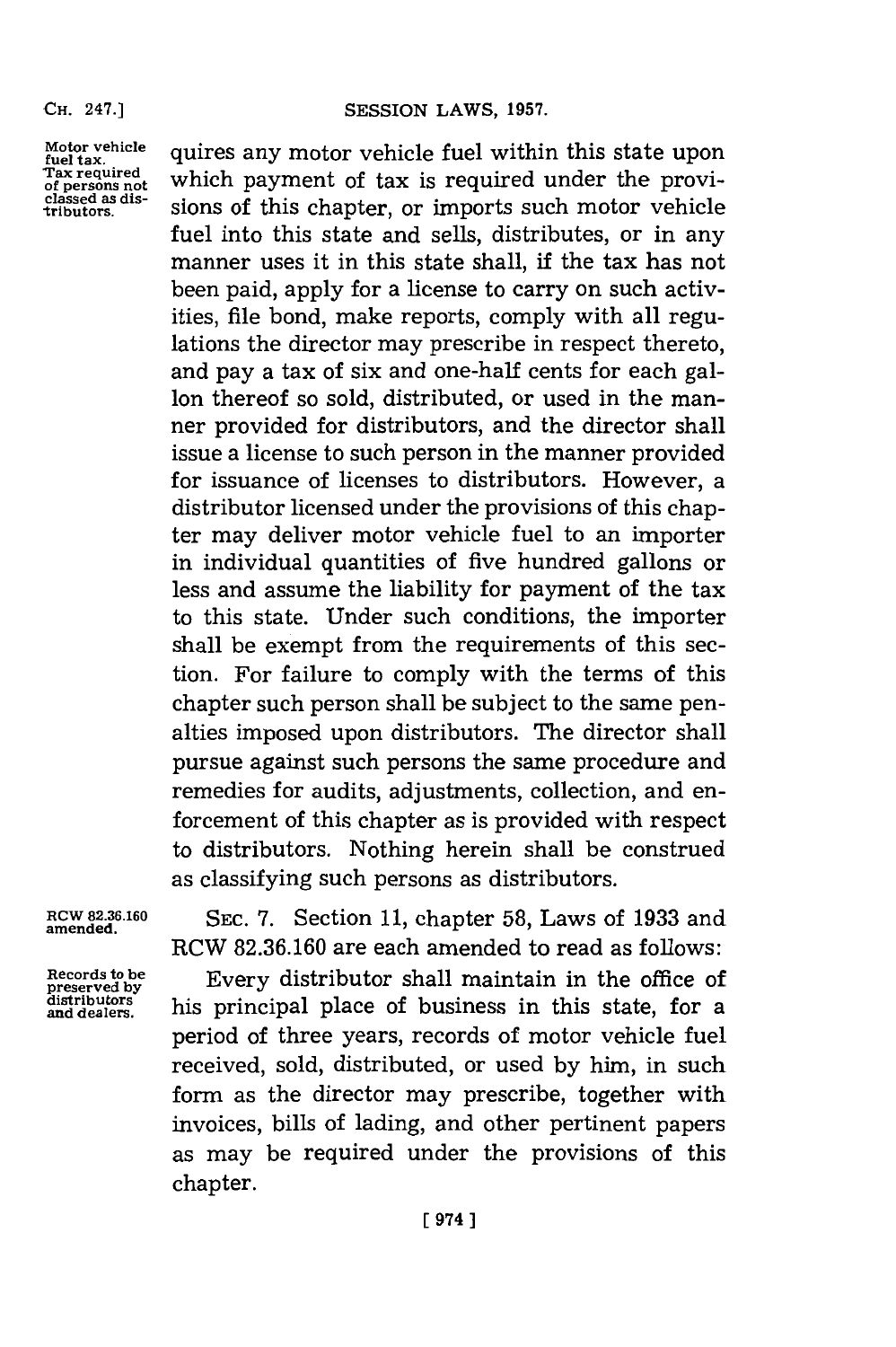Every dealer purchasing motor vehicle fuel taxable under this chapter for the purpose of resale, shall maintain within this state, for a period of two years a record of motor vehicle fuels received, the amount of tax paid to the distributor as part of the purchase price, together with delivery tickets, invoices, and bills of lading, and such other records as the director shall require.

**SEC. 8.** Section **17,** chapter **58,** Laws of **1933** as **Division and amendment.** last amended **by** section **13,** chapter 220, Laws of 1949 and section **1,** chapter **150,** Laws of **1953** (heretofore divided and codified as RCW **82.36.220** through **82- .36.260)** are divided and amended as set forth in sections **9** through **13** of this amendatory act.

SEC. 9. (RCW 82.36.220) Every person who im-  $RCW$  82.36.220 ports motor vehicle fuel into this state for his own **put amend**use in equipment other than motor vehicles shall not, for that reason alone, be required to secure a distributor's license or to comply with any of the provisions of this chapter imposed upon a distributor or with the provisions of RCW **82.36.100;** but such person shall make a report verified under oath and file the same with the director on or before the tenth day of the succeeding month, showing the number of gallons of motor vehicle fuel so imported and the number of gallons of such motor vehicle fuel used during the preceding month, the name of the person from whom the motor vehicle fuel was purchased, the date of purchase, the place of storage, and the manner of use or intended use together with a description of the equipment in which the same is used. These reports shall be filed upon blanks furnished **by** the director: *Provided,* That any person coming into this state in an aircraft or motor boat shall not be required to make such a report in respect to any motor vehicle fuel carried in the fuel tanks of such vehicle for the purpose of propelling such vehicle, and every person coming into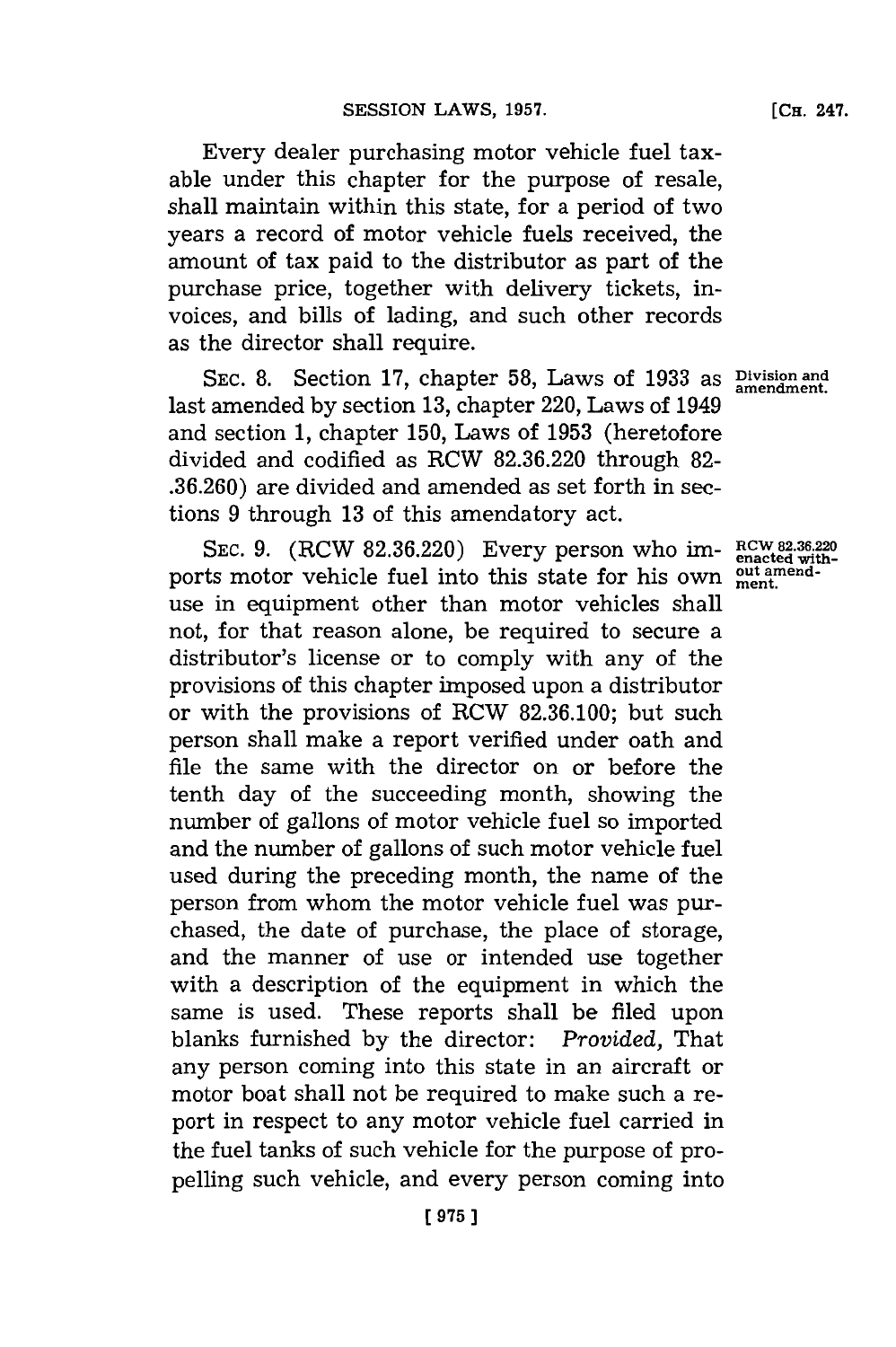this state in a motor vehicle may transport in the fuel tanks of such vehicle for the propulsion thereof not more than twenty gallons of motor vehicle fuel or other inflammable petroleum products without paying the tax, securing the license, or making any report herein provided, but if the motor vehicle fuel so brought into the state be removed from the fuel tanks of such vehicles or used for any purpose other than the propulsion of the vehicles, the person so importing motor vehicle fuel shall be subject to all the provisions of this chapter applying to distributors. The director shall have the right, in order to establish the validity of any exemption, to examine the books and records of the claimant for such purpose and the failure of the claimant to accede to the demand for such examination shall constitute a waiver of all rights to the exemption herein granted.

**ROW 82.36.230 amended. Motor vehicle fuel tax. Exemptions** $ports, federal$ **sales, aviation gasoline-Export certifi-cates-Reciprocity.**

**Proviso.**

**SEC. 10.** (RCW **82.36.230)** The provisions of this chapter requiring the payment of taxes shall not apply to motor vehicle fuel imported into the state in interstate or foreign commerce and intended to be sold while they are in interstate or foreign commerce, nor to motor vehicle fuel, exported from the state **by** a qualified distributor, nor to sales **by** a distributor of motor vehicle fuel in individual quantities of five hundred gallons or less for export to another state or country **by** the purchaser other than in the supply tank of a motor vehicle: *Provided,* That such distributor is licensed in the state of destination to collect and remit the applicable destination state taxes thereon, nor to any motor vehicle fuel sold **by** a qualified distributor to the armed forces of the United States for use exclusively in ships or aircraft or for export from this state, nor to motor vehicle fuel for use exclusively in the operation of aircraft engines, delivered to aviation fuel dealers and/or users as authorized **by** the director. The distributor shall report such imports, ex-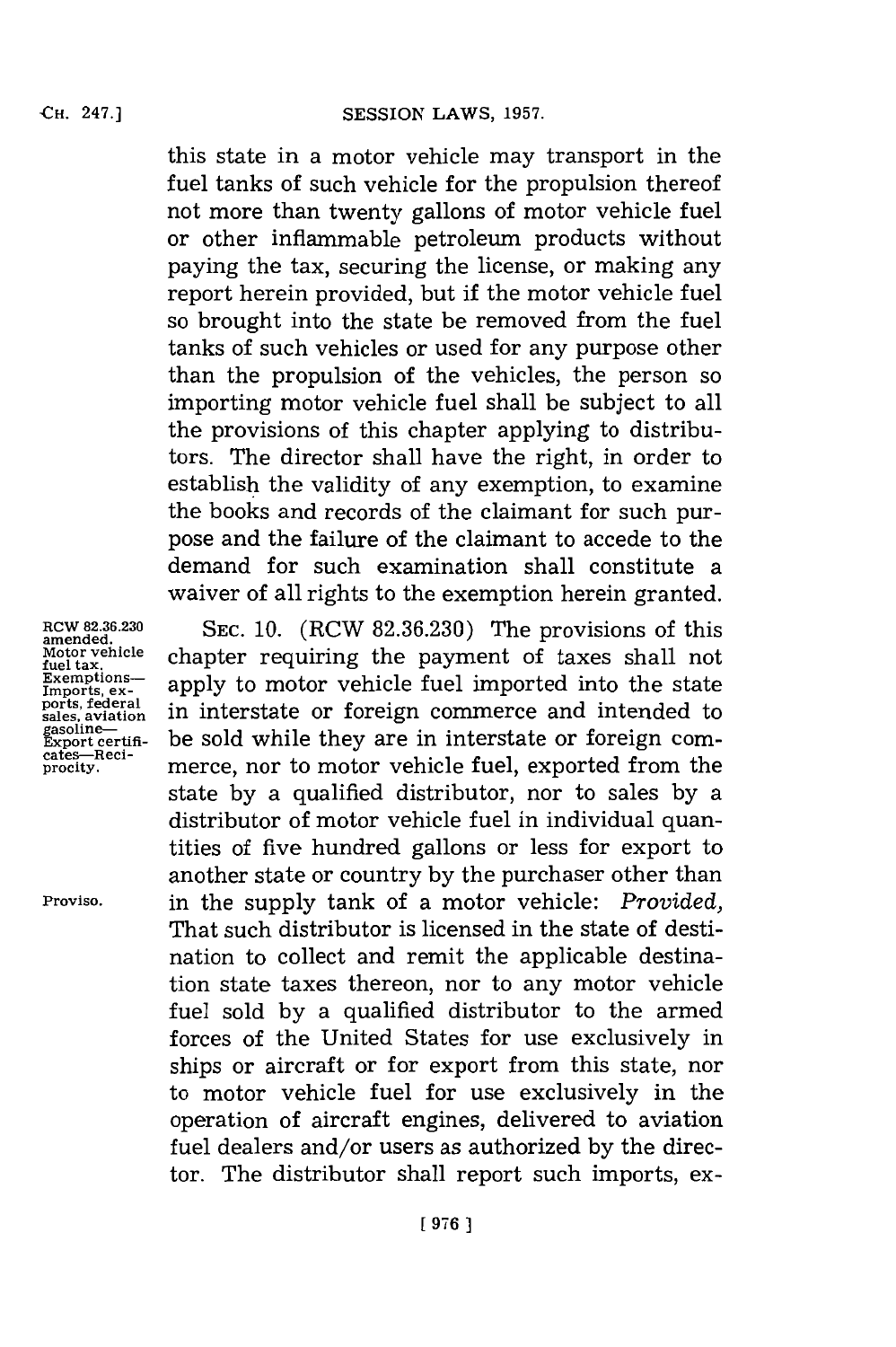**[CH.** 247.

ports and sales to the director as hereinafter pro- $\frac{Exemp}{Export}$ vided and at such times, on such forms, and in such procity detail as he may require, otherwise the exemption granted in this section shall be null and void, and all fuel shall be considered distributed in this state fully subject to the provisions of this chapter. Each invoice covering such exempt sales shall have the statement "Ex Washington Motor Vehicle Fuel Tax" clearly marked thereon.

section on account of the exportation of motor vehicle fuel **by** a distributor other than deliveries in his own equipment, such distributor shall execute an export certificate in such form as shall be furnished **by** the director, containing a sworn statement, made **by** some person having actual knowledge of the fact of exportation, that the motor vehicle fuel has been exported from the state, and giving such details with reference to such shipment as the director may require. **All** export certificates must be completed and filed with the director within three months of the end of the calendar month in which the shipments to which they relate were made.

To claim any exemption from taxes under this section on account of sales of motor vehicle fuel to the armed forces of the United States, the distributor shall be required to execute an exemption certificate in such form as shall be furnished **by** the director, containing a certified statement **by** an authorized officer of the armed forces having actual knowledge of the purpose for which the exemption is claimed. Any claim for exemption based on such sales shall be made **by** the distributor within six months of the date of sale. The provisions of this section exempting motor vehicle fuel sold to the armed forces of the United States from the tax imposed hereunder shall not apply to any motor vehicle fuel sold to contractors purchasing such fuel either

To claim any exemption from taxes under this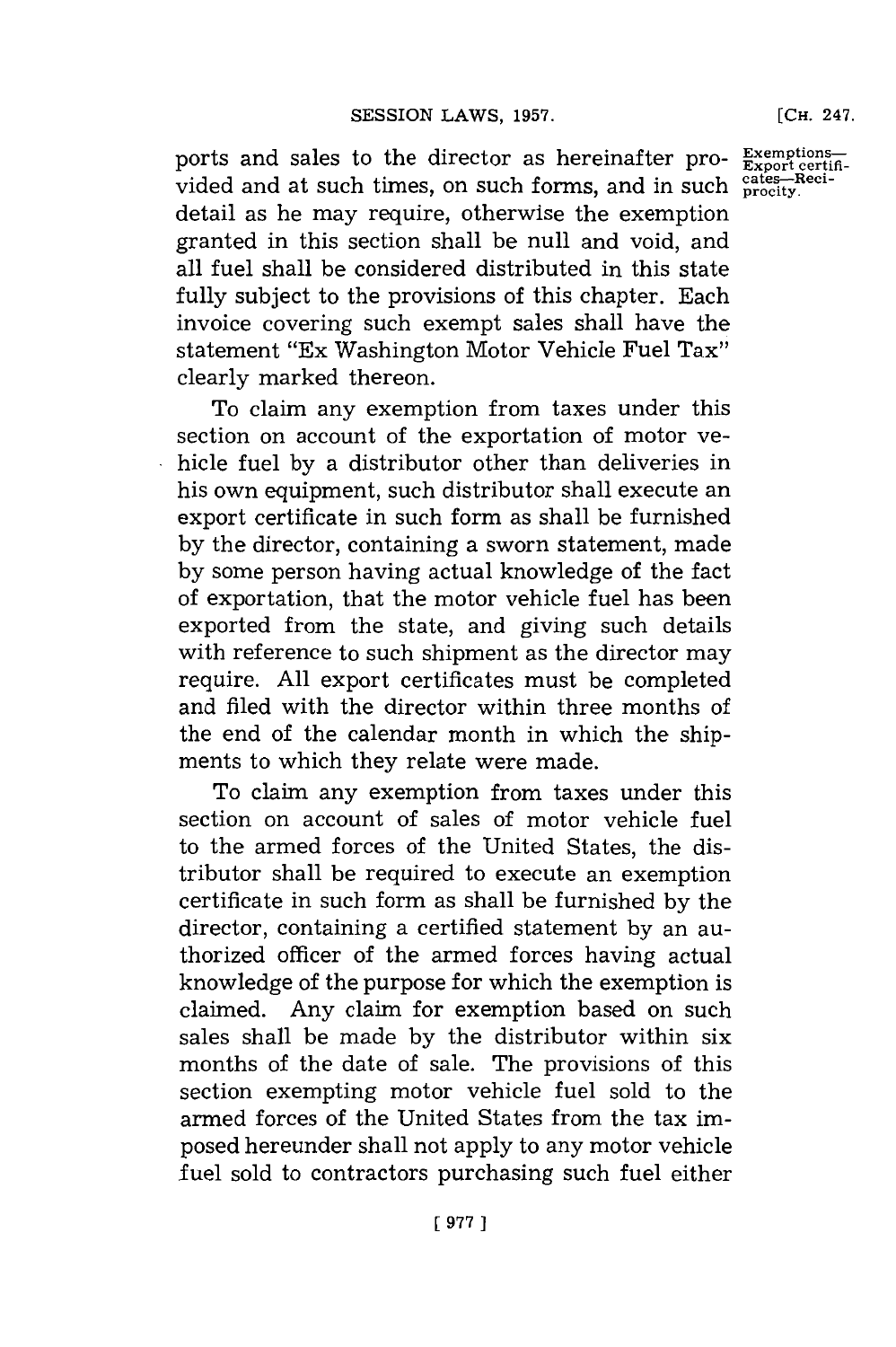**CH.** 247.]

**Motor vehicle fuel tax. Exemptions-Export certificates-Reci-pracity.**

for their own account or as the agents of the United States for use in the performance of contracts with the armed forces of the United States.

In support of any exemption from taxes on account of sales of motor vehicle fuel in individual quantities of five hundred gallons or less for export **by** the purchaser, the distributor shall retain in his files for at least three years an export certificate executed **by** the purchaser in such form and containing such information as shall be prescribed **by** the director. This certificate shall be prima facie evidence of the exportation of the motor vehicle fuel to which it applies only if accepted **by** the distributor in good faith.

The director may at any time require of any distributor any information he deems necessary to determine the validity of the claimed exemption, and failure to supply such data will constitute a waiver of all right to the exemption claimed. The director is hereby empowered with full authority to promulgate rules and regulations and to prescribe forms to be used **by** distributors in reporting to the director so as to prevent evasion of the tax imposed **by** this chapter.

Upon request from the officials to whom are entrusted the enforcement of the motor fuel tax law of any other state, the District of Columbia, the United States, its territories and possessions, the provinces, or the Dominion of Canada, the director may forward to such officials any information which he may have relative to the import or export of any motor vehicle fuel **by** any distributor: *Provided,* That such governmental unit furnish like information to this state.

**ItCW 82.36.240 enacted without amend**ment.

**SEC. 11.** (RCW **82.36.240)** Nothing in this chapter shall be construed to exempt from the payment of the tax any motor vehicle fuel sold and delivered to or used **by** the state or any political subdivision thereof,